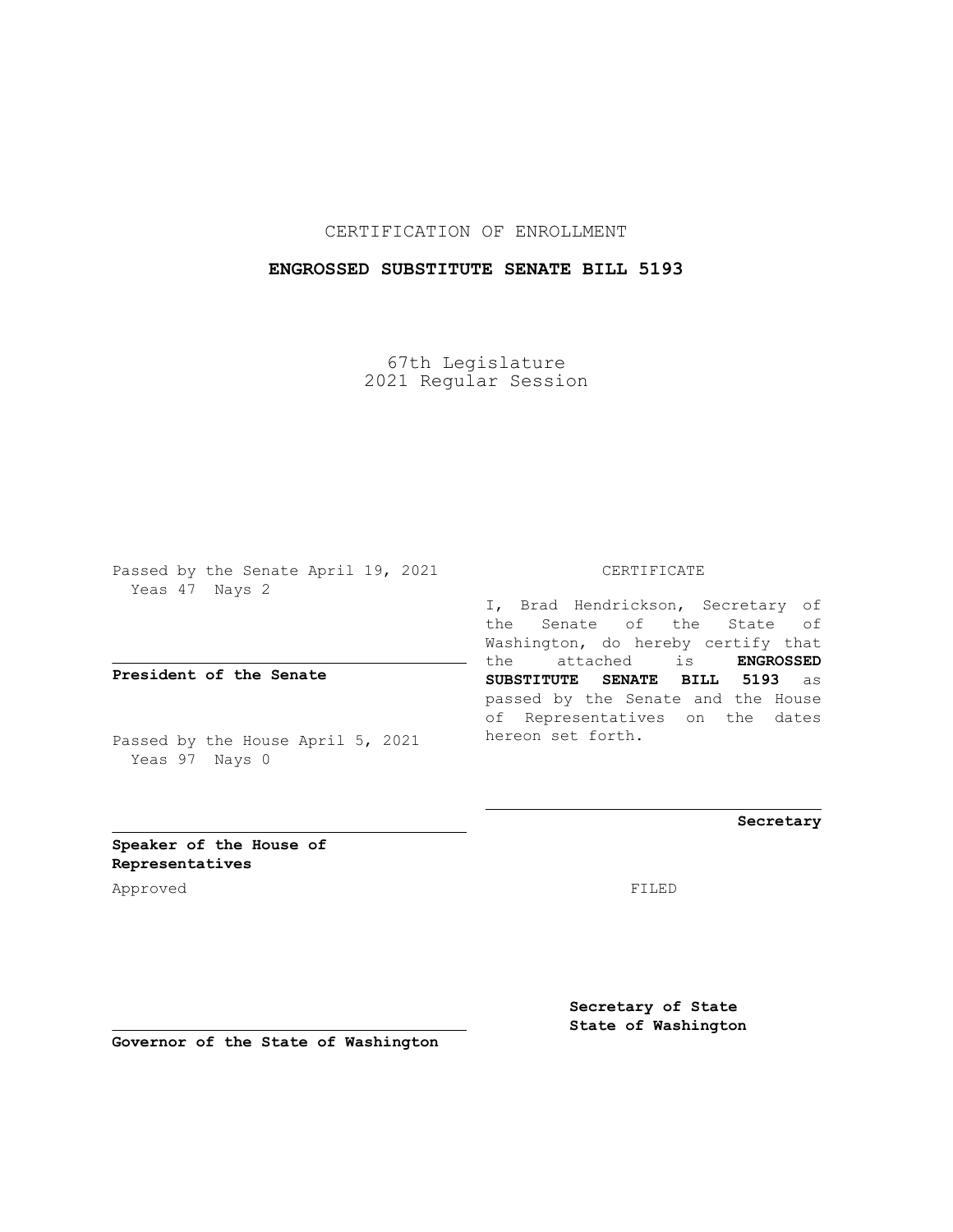## **ENGROSSED SUBSTITUTE SENATE BILL 5193**

AS AMENDED BY THE HOUSE

Passed Legislature - 2021 Regular Session

## **State of Washington 67th Legislature 2021 Regular Session**

**By** Senate Labor, Commerce & Tribal Affairs (originally sponsored by Senators Conway, Keiser, Hasegawa, and Wilson, C.)

READ FIRST TIME 02/11/21.

 AN ACT Relating to unemployment insurance systems enhancements, including creating a reserve force of unemployment claim adjudicators, effective and equitable claims processing, and transparent performance metrics; adding new sections to chapter 50.12 RCW; creating new sections; and providing an expiration date.

BE IT ENACTED BY THE LEGISLATURE OF THE STATE OF WASHINGTON:

 NEW SECTION. **Sec. 1.** The legislature finds with roughly \$4,700,000,000 in the state unemployment insurance trust fund, Washington entered the COVID-19 pandemic with one of the strongest and best-funded trust funds in the nation. During an unprecedented time, the state's unemployment insurance trust fund provided critical economic support to Washington workers and businesses through unemployment benefits and helped bolster the state's economy.

 The legislature recognizes that the employment security department maintains a recession readiness team that prepares the agency to respond to economic changes, helping employers and employees plan for the future. Based on experience with past recessions, the employment security department's readiness team prepared contingency plans for a possible economic crisis. During the great recession, there were approximately 61,000 continued unemployment insurance claims in September 2008, rising to a high of

p. 1 ESSB 5193.PL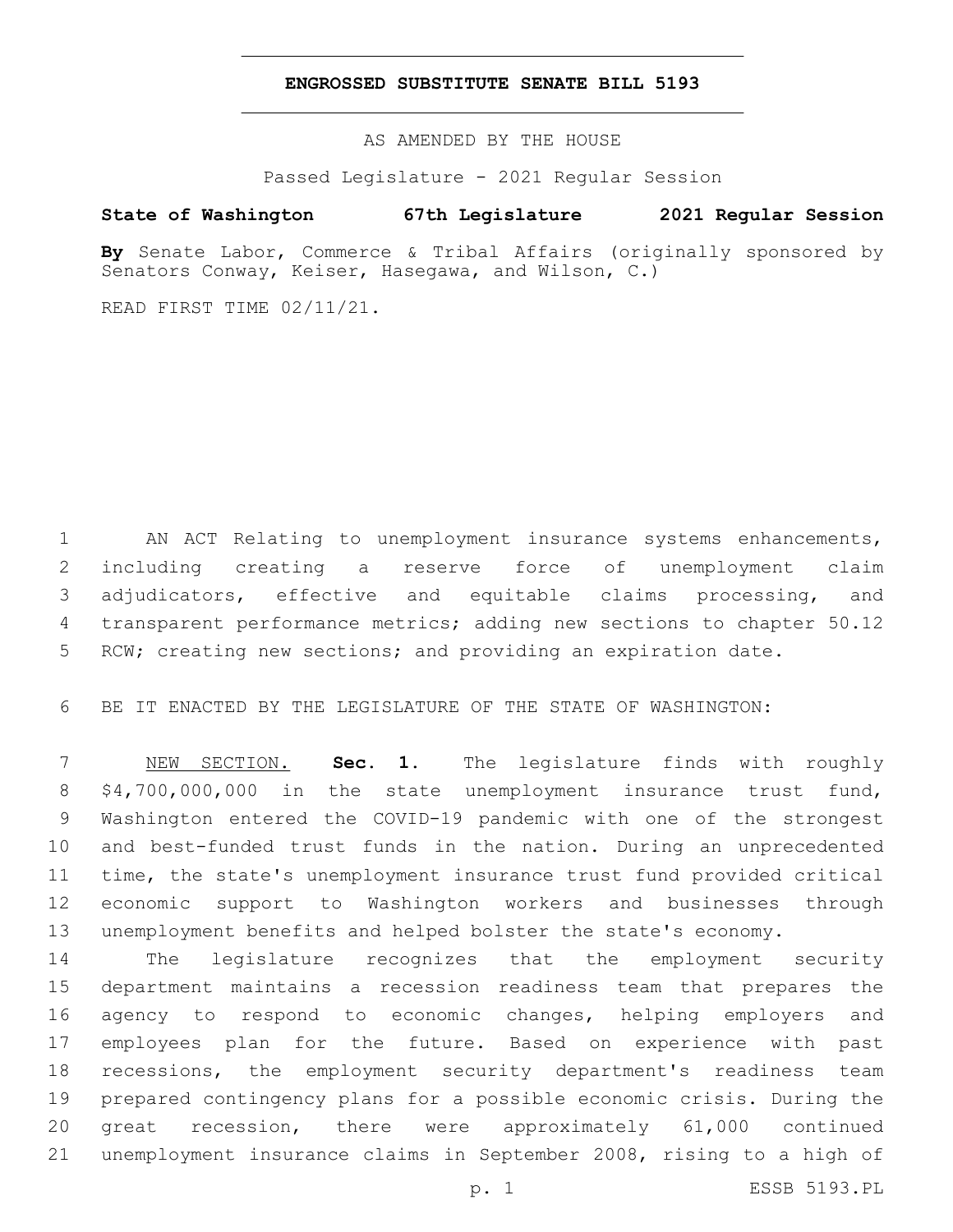approximately 173,000 claims in January of 2010, a period of 16 months. During the first three months of COVID-19, unemployment insurance claims were more than double those filed during the great recession, a time period that was seven times longer. From February 2020 to April 2020, unemployment insurance claims went from approximately 62,000 to approximately 447,000 claims. The sudden magnitude of claimants overwhelmed the system; contributing to Washingtonians waiting months for their earned benefits and facing 9 deep economic insecurity.

 The legislature finds that, despite conscientious economic 11 emergency planning by the employment security department, claims processing issues are central problems encumbering the employment security department's ability to timely meet a suddenly increased demand for benefits. Immediate additional measures to facilitate 15 rapid and equitable provision of unemployment benefits now, and enhanced preparation to do so in future economic downturns or 17 emergencies, are critically important.

 The legislature further finds that a federal retroactive funding model that looks back instead of preparing for potential economic shocks ahead was a major contributing factor to the challenges faced by all states during the COVID-19 pandemic in quickly paying benefits to unemployed workers. Our employment security department cannot quickly scale up for increased workloads and new programs if its administrative funding is based on funding that looks backward 25 instead of forward.

 Amid an unprecedented need for benefits and stresses on our unemployment insurance program, the legislature intends to create a pool of qualified unemployment insurance claim adjudicators, reduce claimants' need for assistance, assure transparency of claims processing performance measures, and make other system enhancements. Together, these systems enhancements will ensure quicker claim resolution and benefit payment; thus providing critical economic 33 support during future unemployment crises.

 NEW SECTION. **Sec. 2.** A new section is added to chapter 50.12 35 RCW to read as follows:

 (1) The employment security department must create a training program to prepare a reserve force of skilled unemployment insurance claim adjudicators who can be available quickly when claims volume demands.39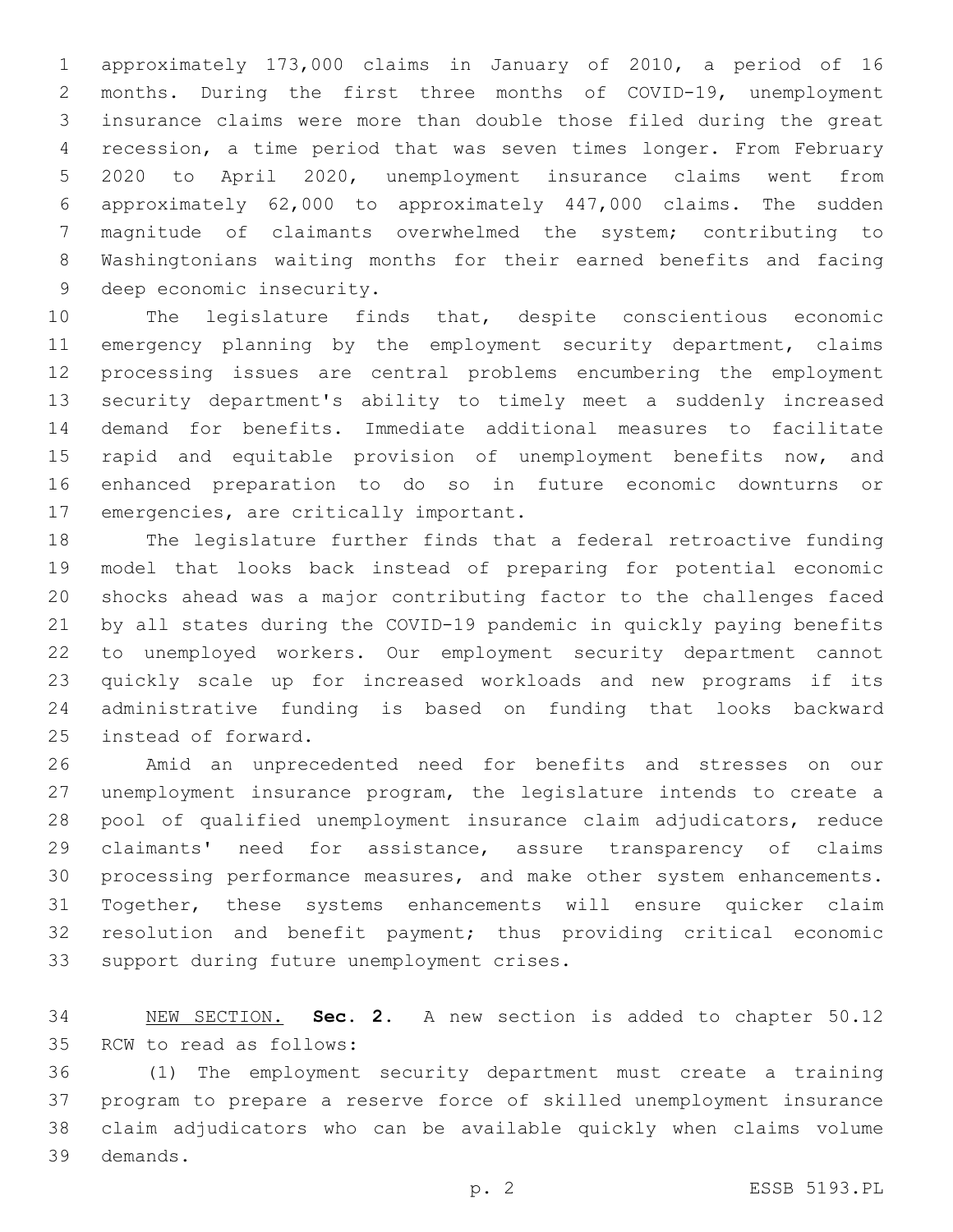- 
- 1 (2) The program must:

 (a) Be open to both state and other public employees and private citizens;3

 (b) Be of sufficient quality that persons completing the training and any required continuing education would be ready to work as an unemployment insurance claim adjudicator within one week of commencing employment with the employment security department; and

 (c) Provide a certification of completion to participants who 9 complete the program.

 (3) The office of financial management must collaborate with the employment security department to assist the department in identifying agencies with current state employees who meet the minimum qualifications for unemployment insurance claims' 14 adjudicator. Employees at other agencies, who meet the minimum qualifications of the unemployment insurance claims' adjudicator classification, may, upon approval of their agency, attend required training provided by the department. In designated times of high unemployment claims, current state employees who have completed required training and who are otherwise qualified may be selected to assist the department in processing unemployment insurance claims or related activities. The office of financial management may adopt rules or issue guidance to assist in the implementation of this 23 provision.

 (4) By October 1, 2021, and each year thereafter, the employment security department must provide a report to the house of representatives committee on labor and workplace standards and the senate committee on labor, commerce, and tribal affairs, or successor committees, on the number of persons with current certifications under subsection (2)(c) of this section, the number of people employed by the department and over what period of time, and the 31 adjudicator training and hiring costs.

 NEW SECTION. **Sec. 3.** A new section is added to chapter 50.12 33 RCW to read as follows:

 (1) The department must designate department employees to assure that letters, alerts, and notices produced manually or by the department's unemployment insurance technology system are written in plainly understood language and tested on claimants before they are approved for use. Criteria for approval must include comprehensibility, clarity, and readability. If the messaging of any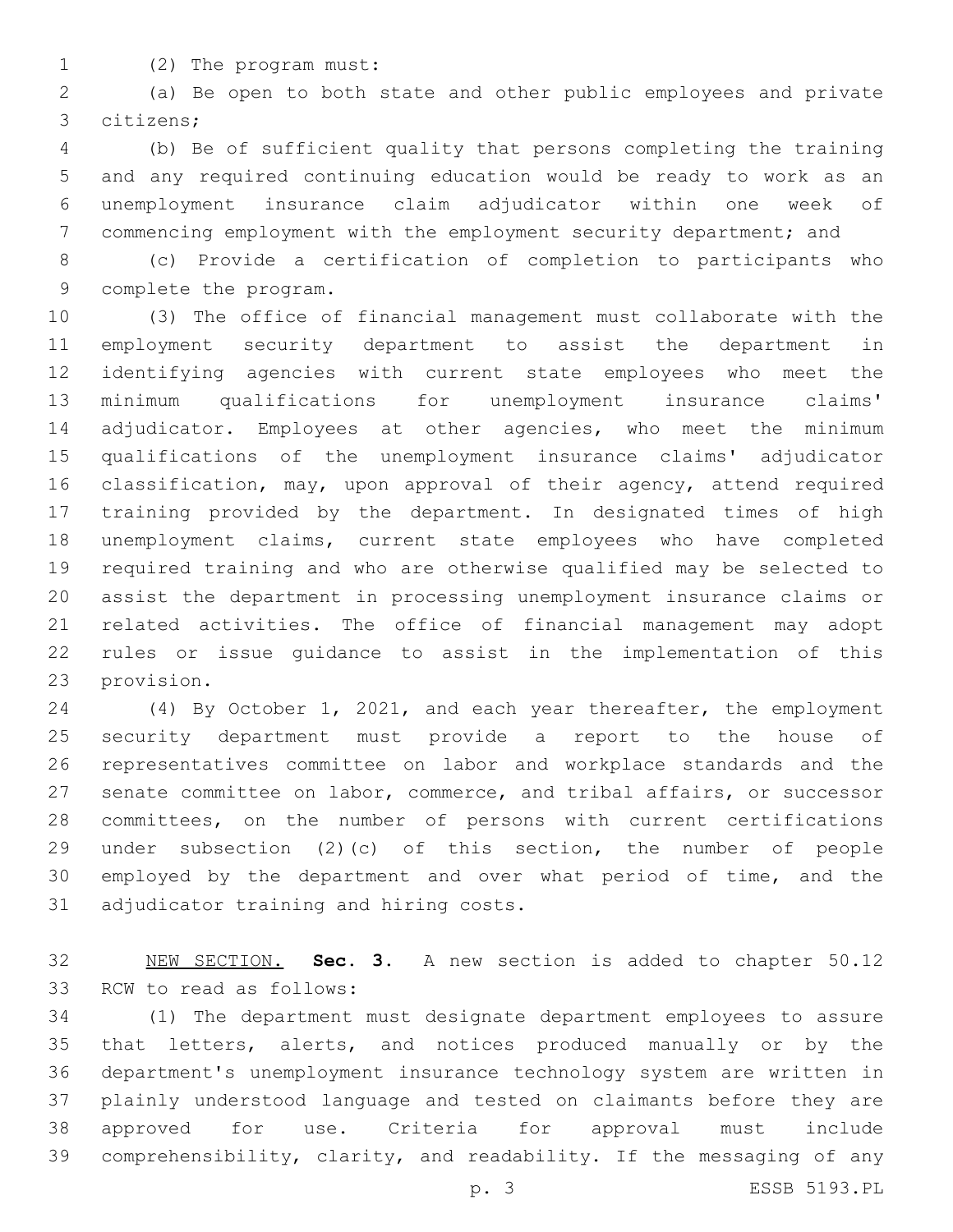letter, alert, or notice falls short of those criteria, manual methods of producing a comprehensible version shall be considered while the department waits for their unemployment insurance technology system to incorporate required modifications.

 (2) Determinations and redeterminations must clearly convey applicable statute numbers, a brief explanation of pertinent law, outline of relevant facts, reasoning, decision, and result.

 (3) The department will work with an unemployment insurance advisory committee comprised of business and worker advocates to 10 explore:

 (a) Establishing thresholds that will trigger automatic adjustments in department staffing assignments and phone agent 13 staffing levels;

 (b) Establishing a pilot to provide a caseworker approach to the claims of a group of claimants with that casework carrying over to 16 reemployment services;

 (c) Increasing language access, including by providing translation of notices sent to claimants as part of their 19 unemployment insurance claims; and

 (d) Frequency of the initial and continuing training to meet the 21 needs of section 2 of this act.

 (4) Dedicated toll-free phone lines must be established for claimants who lack computer skills or access to computers, claimants with disabilities, and claimants with limited English proficiency.

 NEW SECTION. **Sec. 4.** A new section is added to chapter 50.12 26 RCW to read as follows:

27 The department must:

(1) Maintain an online data dashboard.28

 (2) Provide quarterly reports with performance metrics that include:30

31 (a) Updates of unemployment rates;

 (b) Total numbers of claims paid, amount compensated, claims denied, claims pending in adjudication, claims on which payment has been halted for review, pending appeals, appeals redetermined by the department, and appeals sent to the office of administrative 36 hearings;

 (c) Claims center phone statistics including call volume, hold times, abandoned calls, repeat calls, and all-circuits-busy messages 39 for both claimants and employers;